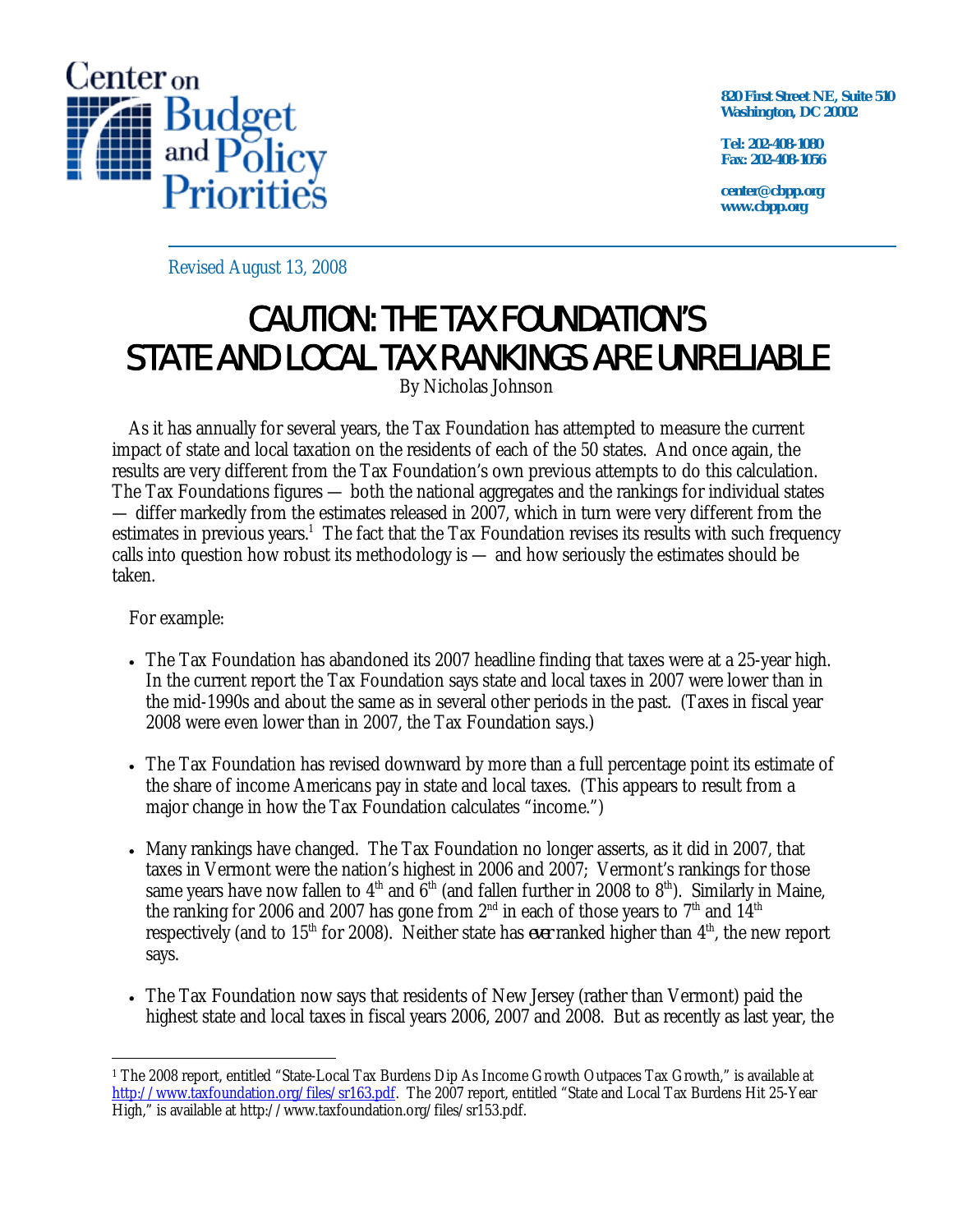Tax Foundation said New Jersey has *never* ranked higher than 10th. (Note, by the way, that the Federation of Tax Administrators, using a more commonly accepted methodology of simply dividing total tax collections by total personal income, finds that New Jersey's state and local taxes ranked  $10<sup>th</sup>$  in 2006, the most recent year for which actual data are available.)

• The Tax Foundation's assessment of other states is equally inconsistent with past years. Last year, the Tax Foundation indicated that Louisianans have paid relatively high taxes since at least 2002, with rankings between  $6<sup>th</sup>$  and 20th ; this year, the Tax Foundation contends that Louisiana's rankings this decade have been fluctuating between  $29<sup>th</sup>$  and  $42<sup>nd</sup>$ . Other states' rankings have changed dramatically as well.<sup>2</sup>

 No state has altered its tax policy in the last year to a degree that would produce anywhere near such changes in rankings.

 Such dramatic revisions are common for the Tax Foundation's state-level estimates, as a previous CBPP report described in detail.<sup>3</sup> These fluctuations show that any given state's ranking has much more to do with the Tax Foundation's methodological adjustments and with fluctuations in the data than it has to do with the actual level of taxes paid by people who live in the state.

 It is hard to know what to make of these changes. But it is extremely unlikely that the Tax Foundation has, this year, for the first time simply fixed all the problems with past years' rankings. As in past years, the Tax Foundation still uses a mix of actual data and projections, in substantial part derived from years-old data and from national samples that were never intended to be used for state-by-state estimates. It is simply not possible to produce meaningful rankings of state and local taxes for the fiscal year that just ended five weeks ago, because data aren't yet available for every state, much less for the tens of thousands of units of local government all over the country, that would be needed to rank the states with any reasonable degree of confidence.

 The Tax Foundation further continues to blur the actual data with extensive adjustments made by the Tax Foundation that are supposed to reflect the extent to which one state's residents pay taxes to other states. (The methodology behind these projections and adjustments is described in a separate new paper on the Tax Foundation's website. There is no evidence that this methodology has ever been formally submitted to outside review, and the paper confirms the extent to which the Tax Foundation's model uses a range of data sources, very few of which are up-to-date at the state or local level through fiscal year 2008.<sup>4</sup>) Although these adjustments have a conceptual basis, they introduce yet another source of uncertainty.<sup>5</sup>

-

<sup>&</sup>lt;sup>2</sup> The extent of these revisions is particularly dramatic because last year's estimates were supposed to reflect findings for calendar year 2007, while the latest findings (due to a change in Tax Foundation methodology) reflect fiscal year 2008, which in most states actually began in July 2007 – that is, creating a six-month overlap. With such an overlap, one would expect little change in tax levels or rankings

<sup>3 &</sup>quot;Tax Foundation Estimates of State and Local Tax Burdens Are Not Reliable," March 2007, http://www.cbpp.org/3- 27-07sfp2.htm.

<sup>4</sup> Gerald Prante , "Tax Foundation State and Local Tax Burden Estimates for 2008: An In-Depth Analysis and Methodological Overview," http://www.taxfoundation.org/files/wp4.pdf.

<sup>&</sup>lt;sup>5</sup> Note that some of the changes to methodology employed by the Tax Foundation this year seem likely to make state by state estimates even less reliable. For instance, for the first time, the Tax Foundation asserts that it is adding a figure for capital gains realizations to its measure of income. But the latest publicly available state-by-state data for capital gains realizations is for tax year 2006, so it is unclear how the Tax Foundation generated these data.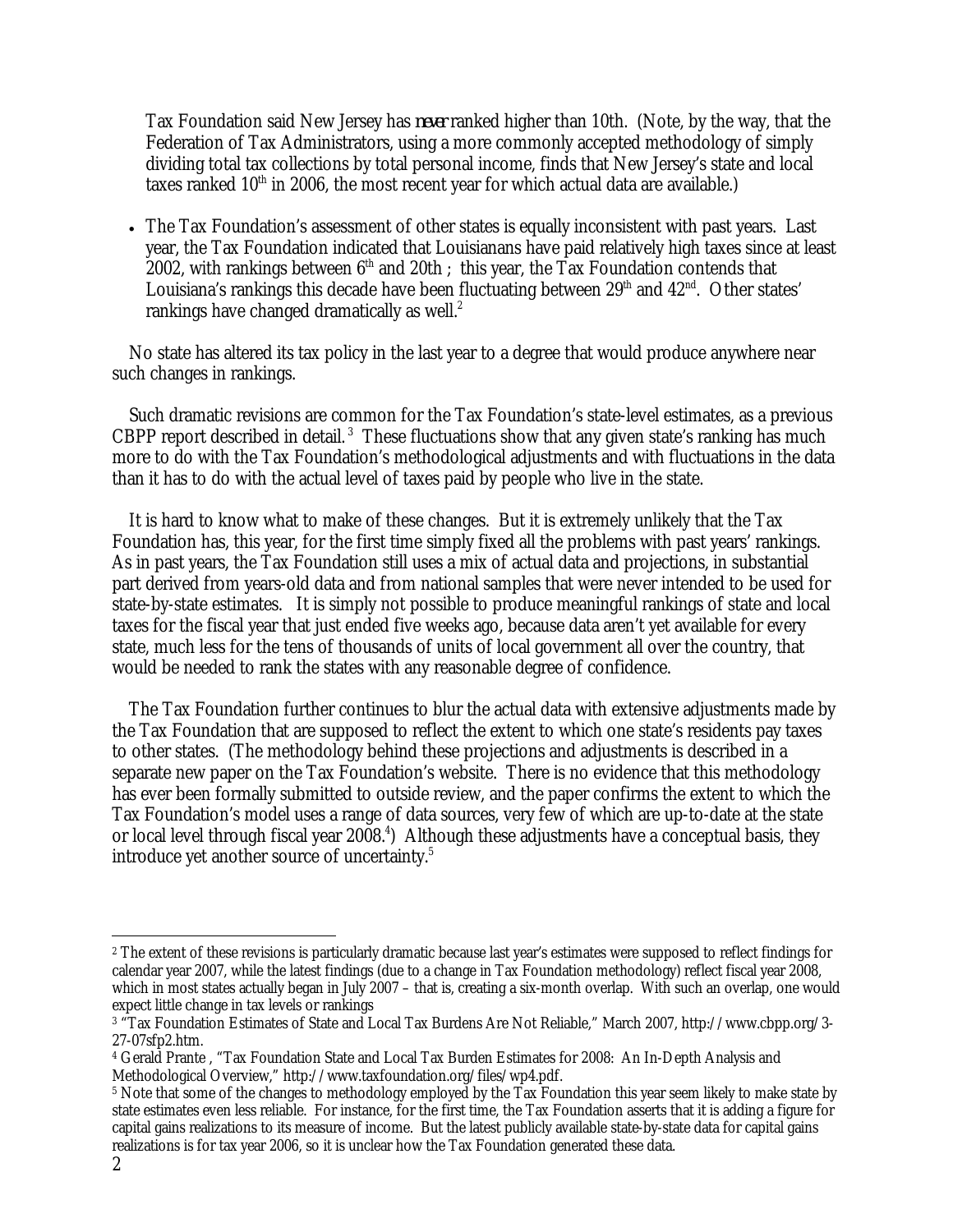In short, both historical examples and common sense tell us that the Tax Foundation figures for state and local taxation are likely to turn out to be wrong, and therefore should not be relied upon.

The Tax Foundation has published on its website a sharply worded response to this analysis. Its response should not increase anyone's confidence in the Tax Foundation's state-by-state rankings.

- The Tax Foundation argues that in producing data heavily reliant on projections and samples, it is merely following the practice of the U.S. Census Bureau and other federal agencies and independent research organizations. But when revisions and uncertainty are large, federal agencies always explain that fact and document it. The Congressional Budget Office, for instance, publishes a detailed review of its past forecasts to assess their accuracy. The Census Bureau includes estimates of statistical error in order to allow state-to-state comparisons to be made in an appropriate way. The Urban-Brookings Tax Policy Center labels its tables as "preliminary results," indicating they are subject to revision. The Tax Foundation, by contrast, has never documented the extent to which its own past estimates of state tax levels have been revised, nor included a measure of the likely error in its figures. Such information would be needed for anyone trying to understand whether the 2008 figures are likely to be reliable. Moreover, while the Tax Foundation indicates in its actual report that 2007 and 2008 numbers are estimated, it is far less careful to do that on its web pages for specific state data. And the term "estimate" or "projection" does not appear at all in its press release, which undoubtedly is in part responsible for the widespread reporting of the rankings as "facts" rather than projections.
- The Tax Foundation argues that this year's changes to state rankings and findings of tax levels, compared to previous years' reports, should not be surprising because the report's methodology has totally changed. This may be true (although the Tax Foundation does not document the extent to which methodological changes account for the changes in findings), but in any case this argument should not increase a reader's comfort level with the Tax Foundation results. The actual state-bystate data which are being fed into the Tax Foundation model are still several years old; there is no state-by-state 2007 or 2008 data available for local government revenues or for various other measures used by by the Tax Foundation. So it remains the case that when actual data for 2008 are released, the Tax Foundation's estimates of 2008 tax levels will probably be different – and, if history is any guide, probably quite different.
- The Tax Foundation argues that using years-old data as the basis of a statistical model is acceptable practice. This is true if there is strong reason to believe that when more recent data are published, the findings will be essentially the same, or if the lack of certainty is clearly acknowledged. But neither is the case here. We know from experience that the Tax Foundation is likely to change its rankings for any given year, possibly quite substantially. Yet this fact is never clearly documented in Tax Foundation reports.
- The Tax Foundation accuses the Center of describing the Federation of Tax Administrators' measure of tax levels as "superior" – a misquote. In fact, the Center merely described FTA's calculation of tax levels (tax collections divided by income) as "more commonly accepted." There are legitimate arguments as to whether FTA's measure of tax levels is, in fact, a useful measure of the impact of taxes in a given state on the state's residents. But it is incontrovertible that this is a measure that has long stood as one of the standards of state-by-state comparisons of tax levels; the Census Bureau itself used to publish exactly the same statistic, as did the now-defunct Advisory Commission on Intergovernmental Relations and the National Conference of State Legislatures; the Rockefeller Institute of Government and the Urban-Brookings Tax Policy Center continue to publish the same calculation.